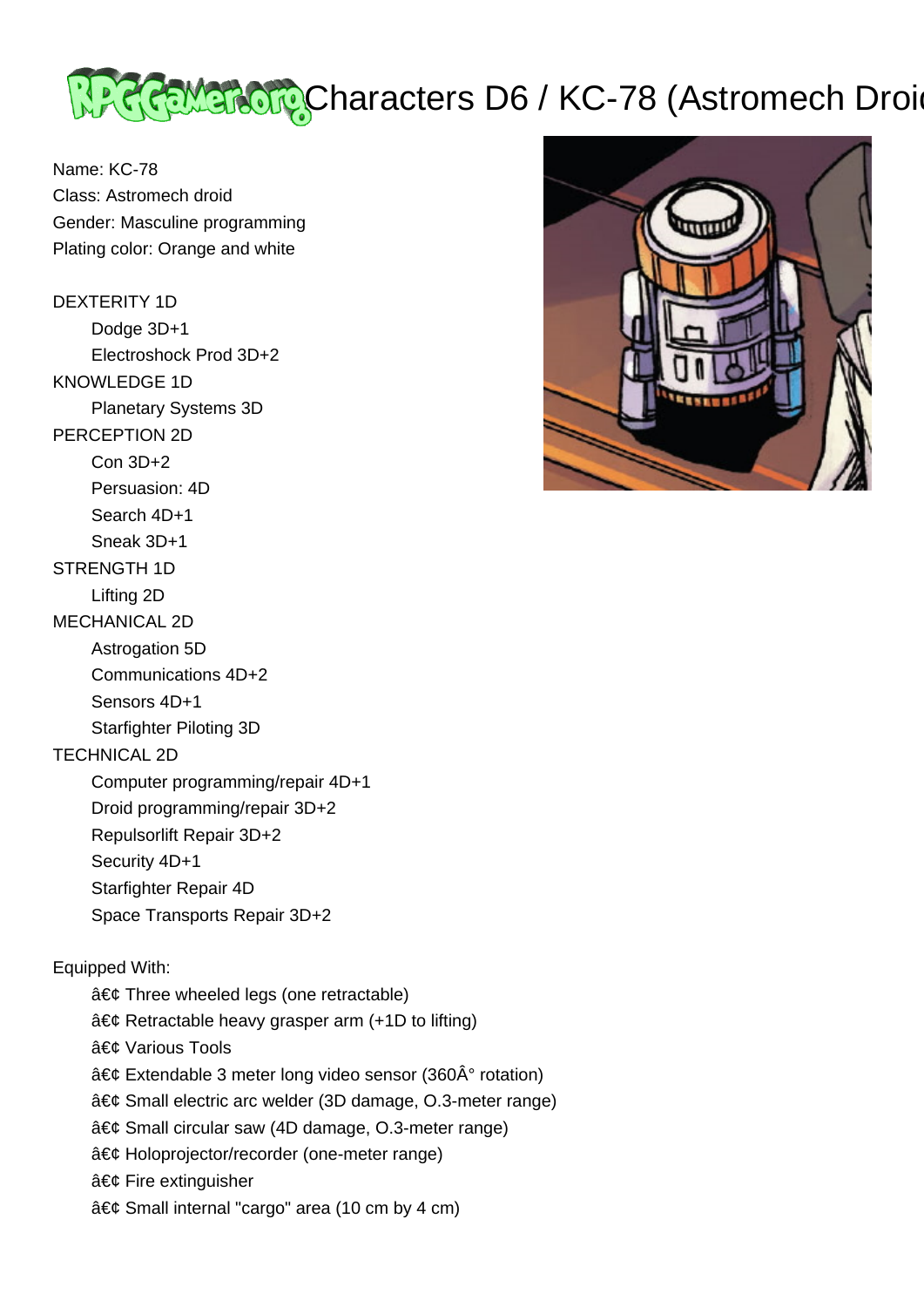$a \in \mathcal{C}$  Acoustic signaller • Broad-band antenna receiver (can monitor all broadcast and communication frequencies)  $\hat{a} \in \mathcal{C}$  Information storage/retrieval jack for computer link-up  $\hat{a} \in \mathcal{C}$  Microanalyzer, +1D to analysing samples

Force Points: 1 Character Points: 2 Move: 5

Description: KC-78 was an astromech droid with masculine programming that served Jedi Master Estala Maru during the High Republic Era. The droid assisted Maru in his duties as the Jedi in charge of operations aboard the Starlight Beacon space station in the time following the Great Hyperspace Disaster.

## **Biography**

During the time of the High Republic Era, KC-78 served Jedi Master Estala Maru, the Jedi head of operations aboard the Starlight Beacon, a space station co-managed by both the Jedi Order and the Galactic Republic. Maru himself worked with Controller Rodor Keen, the Jedi Master's Republic counterpart.[1] In the time following the Great Hyperspace Disaster and nine hours prior to the dedication of the Starlight Beacon, KC-78 was present near Maru in the station's operations center. The droid stood behind Jedi Master Avar Kriss, who spoke with Maru and was appointed shortly afterward as the new marshal of Starlight by Grand Masters[2] Pra-Tre Veter[3] and Yoda.[2]

KC-78 was later present beside Maru and Keen in the station's medcenter, where victims of the Great Disaster and its subsequent Emergences were being treated. Shortly after Maru and Keen were greeted by Administrator Velko Jahen, the latter's new aide, KC-78 beeped with alarm, reminding the two that they had other duties. Though Keen turned to depart, Maru insisted that he could monitor operations from where he was in the medcenter. KC-78 nudged the Jedi, who begrudgingly followed Keen out.[1]

Later, after an assassination attempt against the Skembo Ambassador Ceeril in the medcenter, KC again accompanied Maru when he, Marshal Kriss, Keen, Jahen, Master Nib Assek and Padawan Burryaga Agaburry went to look at the scene of the crime. KC-78 played back the security recordings on his holoprojector, showing that the would-be assassin had tampered with them to hide their identity. After Ceeril accused two Hassarians also being treated in the medcenter of being the assassins, as his species and theirs were long-time rivals, most of the Jedi and Keen went to investigate. However, Maru stayed behind, and urged Jahen, who had been ordered to write up a report on the incident, to go to evidence room three in the security tower to examine the remains of Ceeril's bodyguard droid for evidence, as KC would be able to get her access.[1]

Examining the remains of the droid, Jahen discovered something odd about the remains of its head and had KC scan it with his microanalyzer, leading her to realize who the assassin was. Further examination of the bodyguard droid uncovered traces of detonite, as well as a hidden compartment inside its chest containing Hassarian DNA. All this confirmed Jahen's suspicions that Ceeril had staged the assassination attempt himself. KC accompanied Jahen back to the medcenter when she confronted the duplicitous Ambassador, displaying a hologram of the bodyguard droid which highlighted the hidden